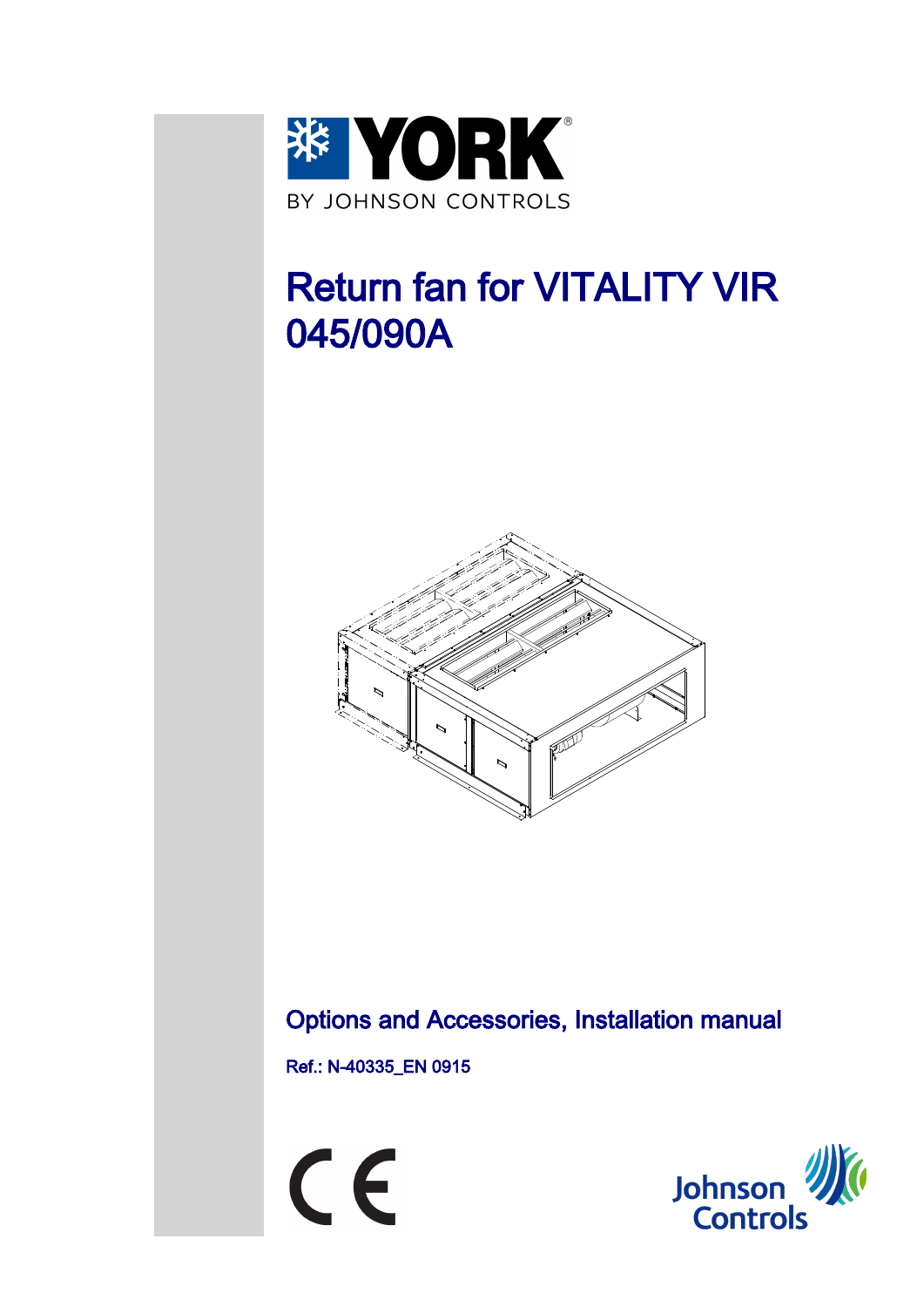

# Index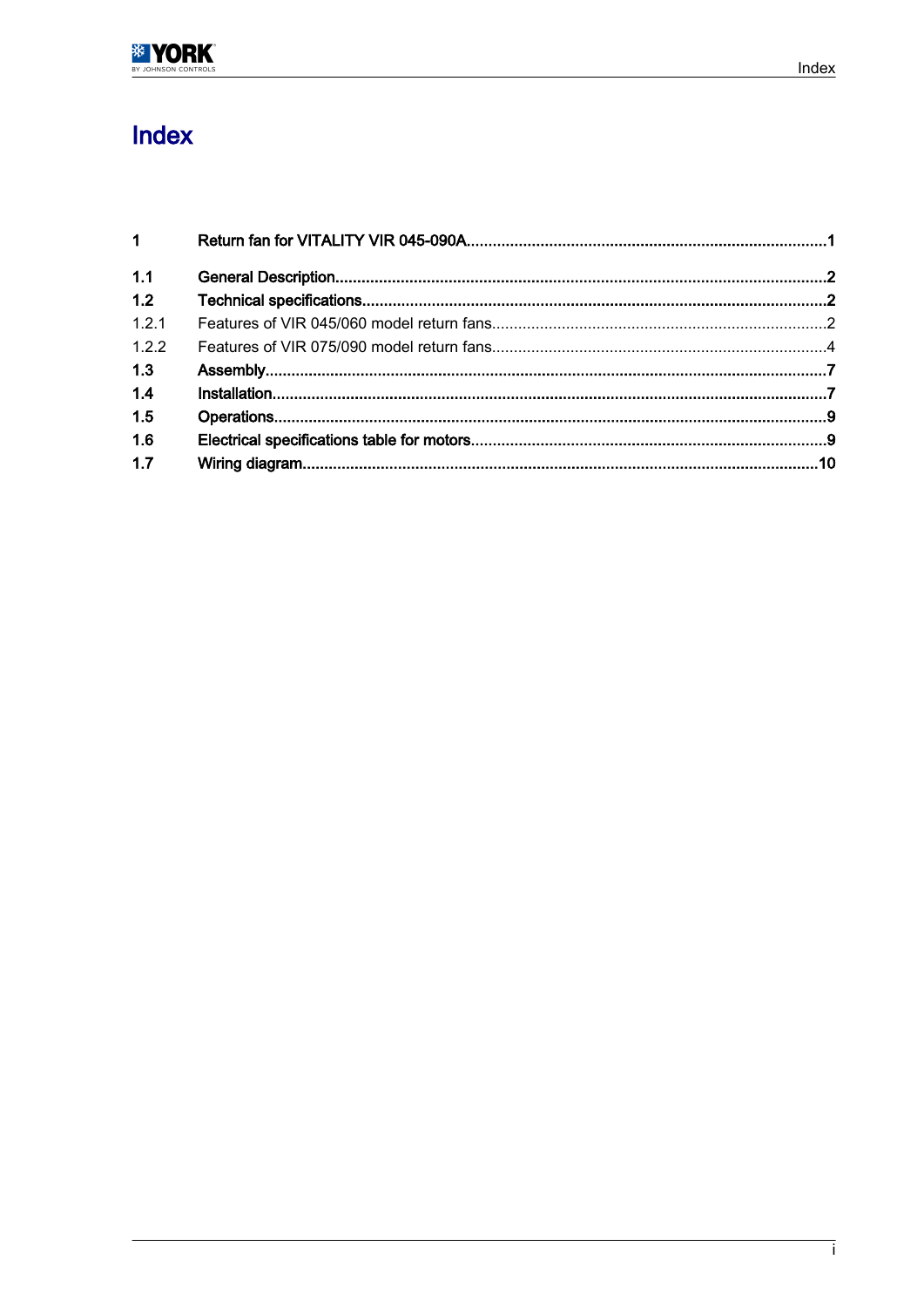1

# <span id="page-2-0"></span>Return fan for VITALITY VIR 045-090A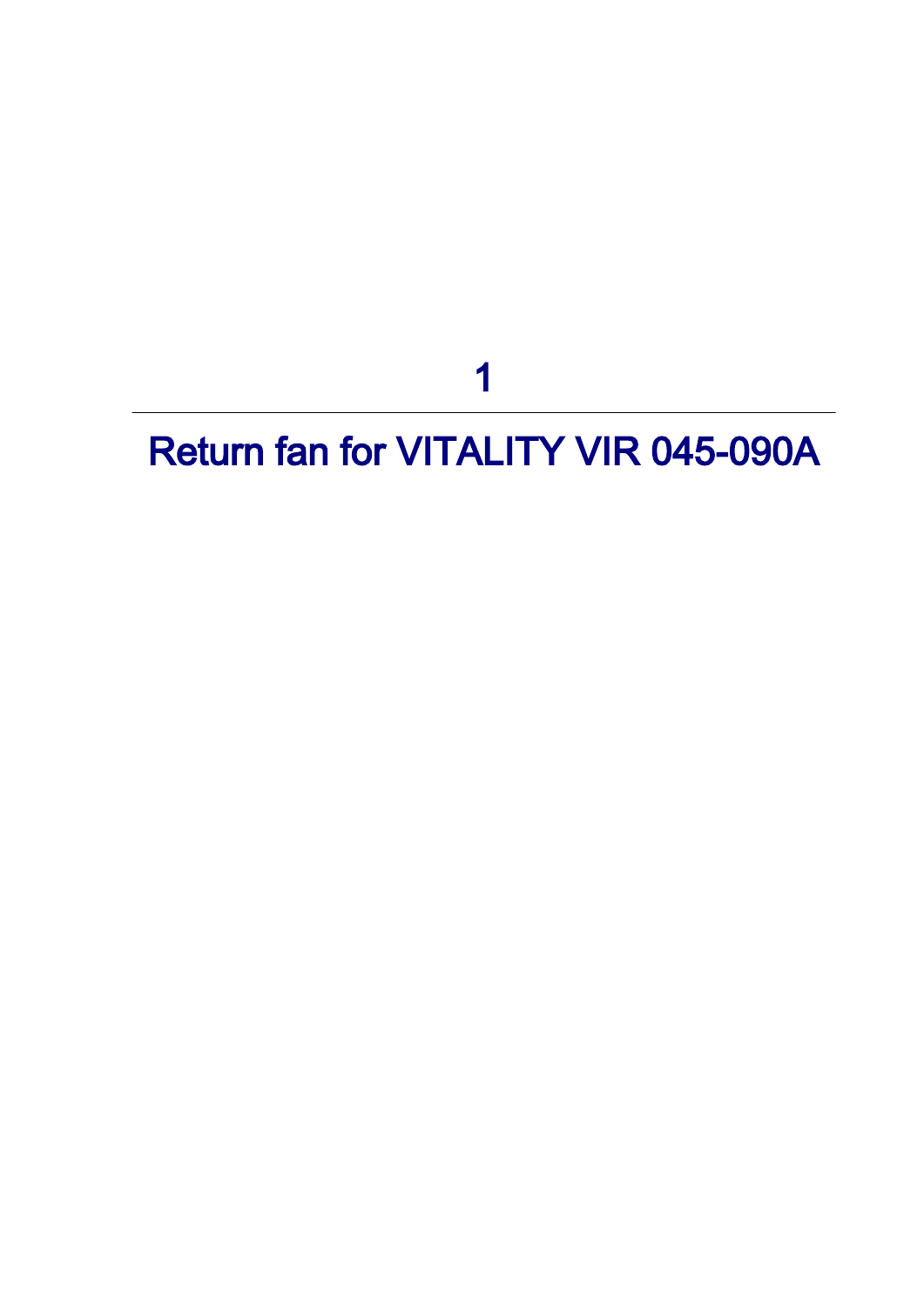

<span id="page-3-0"></span>1.1 General Description

## 1.1 General Description

These instructions provide all the necessary information for correct on-site installation of this accessory.

The return fan is located on the return section of the economiser accessory.

All the material required for the installation is supplied with this accessory.

## 1.2 Technical specifications

The accessory is formed by:

- Damper assembly, with motor with modulating return spring for extraction air.
- Ventilation assembly, with two centrifugal fans with a joint shaft and belt transmission, driven by one motor and connected to a single plenum.
- Electrical box assembly, with motor trip switch and thermal magnetic circuit breaker.
- Cable and sleeve assembly prepared to connect the unit wiring.
- Panel and support assembly.
- Nuts and bolts and bushing for assembly.

### 1.2.1 Features of VIR 045/060 model return fans

# **ATTENTION**

Do not use the return fan accessory with static pressure drops below 150 Pa in the return duct

| <b>RETURN FAN FOR VIR 45/60 WITH VIR 45 UNIT</b> |  |  |  |  |  |
|--------------------------------------------------|--|--|--|--|--|
|--------------------------------------------------|--|--|--|--|--|

| With return duct with 150 Pa static pressure drop |                                                   |                                       |                                                    |
|---------------------------------------------------|---------------------------------------------------|---------------------------------------|----------------------------------------------------|
| Flow $[m^3/h]$                                    | VIR unit supply static<br>pressure available [Pa] | Absorbed power of VIR<br>45 motor [W] | Absorbed power of RE-<br><b>TURN FAN motor [W]</b> |
| 11000                                             | 40                                                | 2300                                  | 1800                                               |
| 10500                                             | 67                                                | 2180                                  | 1750                                               |
| 10000                                             | 95                                                | 2050                                  | 1690                                               |
| 9500                                              | 120                                               | 1920                                  | 1630                                               |
| 9000                                              | 145                                               | 1820                                  | 1590                                               |
| 8500                                              | 160                                               | 1750                                  | 1550                                               |
| 8000                                              | 170                                               | 1670                                  | 1510                                               |
| 7500                                              | 175                                               | 1610                                  | 1460                                               |
| 7000                                              | 190                                               | 1550                                  | 1420                                               |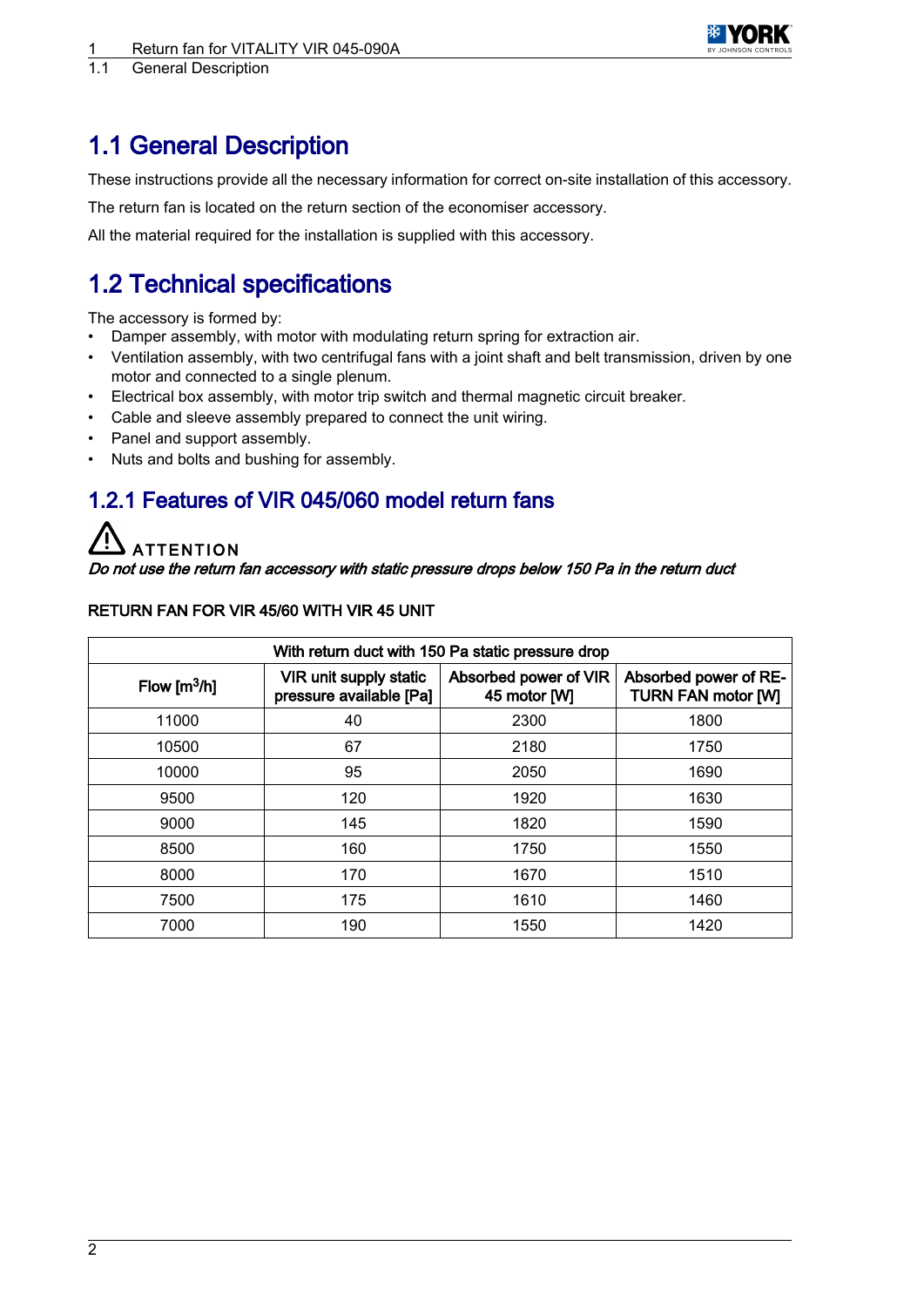

Technical specifications

| With return duct with 200 Pa static pressure drop |                                                   |                                       |                                                    |
|---------------------------------------------------|---------------------------------------------------|---------------------------------------|----------------------------------------------------|
| Flow $[m^3/h]$                                    | VIR unit supply static<br>pressure available [Pa] | Absorbed power of VIR<br>45 motor [W] | Absorbed power of RE-<br><b>TURN FAN motor [W]</b> |
| 11000                                             |                                                   |                                       |                                                    |
| 10500                                             |                                                   |                                       |                                                    |
| 10000                                             | 50                                                | 1970                                  | 1550                                               |
| 9500                                              | 80                                                | 1865                                  | 1500                                               |
| 9000                                              | 103                                               | 1770                                  | 1460                                               |
| 8500                                              | 122                                               | 1700                                  | 1425                                               |
| 8000                                              | 135                                               | 1640                                  | 1395                                               |
| 7500                                              | 140                                               | 1560                                  | 1350                                               |
| 7000                                              | 155                                               | 1500                                  | 1310                                               |

| With return duct with 250 Pa static pressure drop |                                                   |                                       |                                                    |
|---------------------------------------------------|---------------------------------------------------|---------------------------------------|----------------------------------------------------|
| Flow $[m^3/h]$                                    | VIR unit supply static<br>pressure available [Pa] | Absorbed power of VIR<br>45 motor [W] | Absorbed power of RE-<br><b>TURN FAN motor [W]</b> |
| 11000                                             |                                                   |                                       |                                                    |
| 10500                                             |                                                   |                                       |                                                    |
| 10000                                             |                                                   |                                       |                                                    |
| 9500                                              | 22                                                | 1800                                  | 1350                                               |
| 9000                                              | 53                                                | 1710                                  | 1300                                               |
| 8500                                              | 73                                                | 1650                                  | 1280                                               |
| 8000                                              | 88                                                | 1560                                  | 1240                                               |
| 7500                                              | 100                                               | 1500                                  | 1205                                               |
| 7000                                              | 125                                               | 1450                                  | 1170                                               |

#### RETURN FAN FOR VIR 45/60 WITH VIR 60 UNIT

| With return duct with 150 Pa static pressure drop |                                                   |                                       |                                                    |
|---------------------------------------------------|---------------------------------------------------|---------------------------------------|----------------------------------------------------|
| Flow $[m^3/h]$                                    | VIR unit supply static<br>pressure available [Pa] | Absorbed power of VIR<br>60 motor [W] | Absorbed power of RE-<br><b>TURN FAN motor [W]</b> |
| 11500                                             | 40                                                | 2200                                  | 1870                                               |
| 11000                                             | 62                                                | 2115                                  | 1820                                               |
| 10500                                             | 82                                                | 2040                                  | 1760                                               |
| 10000                                             | 101                                               | 1960                                  | 1720                                               |
| 9500                                              | 123                                               | 1900                                  | 1670                                               |
| 9000                                              | 143                                               | 1840                                  | 1620                                               |
| 8500                                              | 161                                               | 1790                                  | 1580                                               |
| 8000                                              | 172                                               | 1740                                  | 1550                                               |
| 7500                                              | 179                                               | 1700                                  | 1500                                               |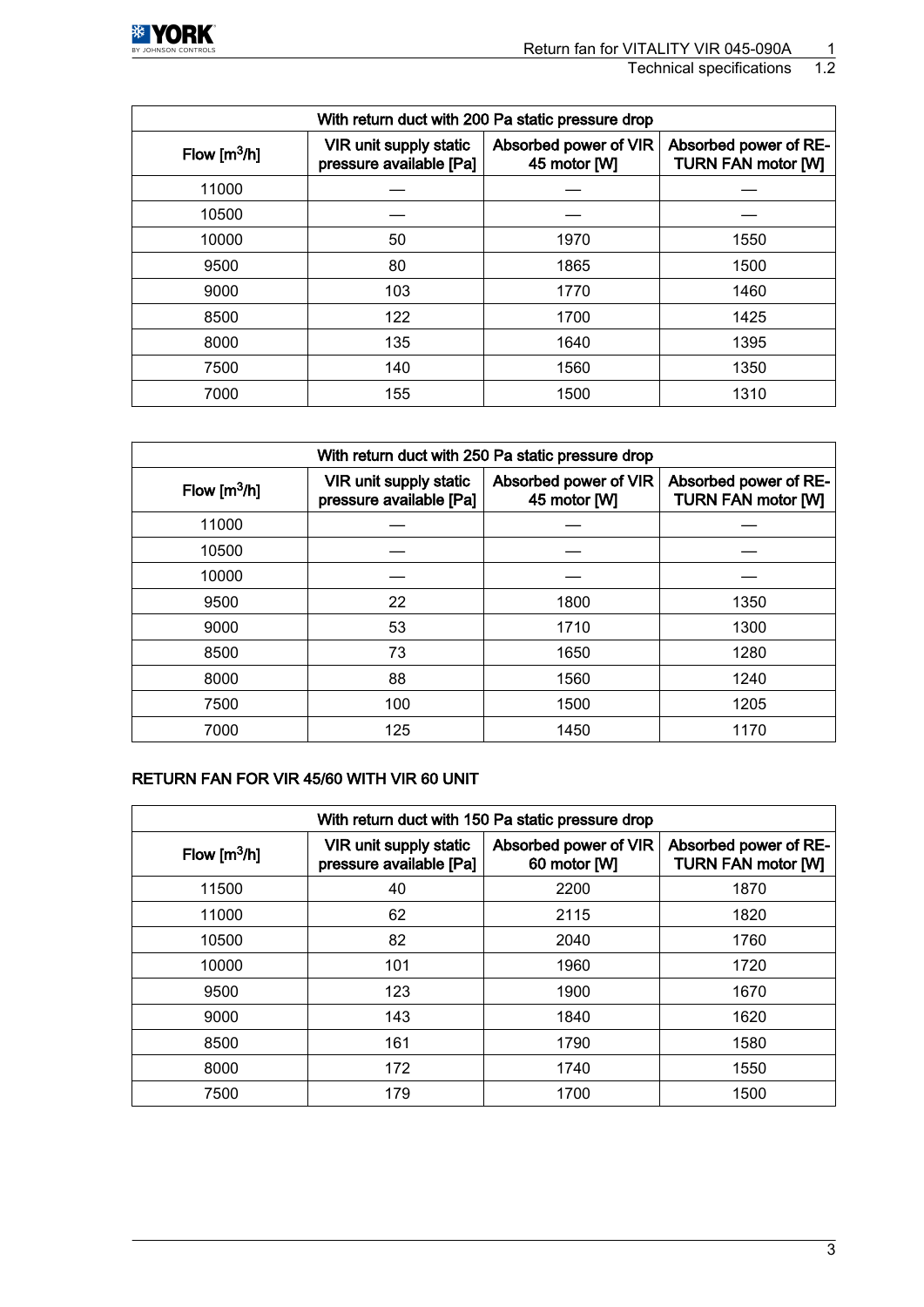# <span id="page-5-0"></span>1 Return fan for VITALITY VIR 045-090A<br>1.2 Technical specifications

#### Technical specifications

| With return duct with 200 Pa static pressure drop |                                                   |                                       |                                                    |
|---------------------------------------------------|---------------------------------------------------|---------------------------------------|----------------------------------------------------|
| Flow $[m^3/h]$                                    | VIR unit supply static<br>pressure available [Pa] | Absorbed power of VIR<br>60 motor [W] | Absorbed power of RE-<br><b>TURN FAN motor [W]</b> |
| 11500                                             |                                                   |                                       |                                                    |
| 11000                                             |                                                   |                                       |                                                    |
| 10500                                             | 43                                                | 1960                                  | 1625                                               |
| 10000                                             | 69                                                | 1890                                  | 1590                                               |
| 9500                                              | 92                                                | 1820                                  | 1555                                               |
| 9000                                              | 110                                               | 1760                                  | 1510                                               |
| 8500                                              | 124                                               | 1710                                  | 1480                                               |
| 8000                                              | 135                                               | 1655                                  | 1450                                               |
| 7500                                              | 140                                               | 1605                                  | 1420                                               |

**※ YORK** 

| With return duct with 250 Pa static pressure drop |                                                   |                                       |                                                    |
|---------------------------------------------------|---------------------------------------------------|---------------------------------------|----------------------------------------------------|
| Flow $[m^3/h]$                                    | VIR unit supply static<br>pressure available [Pa] | Absorbed power of VIR<br>60 motor [W] | Absorbed power of RE-<br><b>TURN FAN motor [W]</b> |
| 11500                                             |                                                   |                                       |                                                    |
| 11000                                             |                                                   |                                       |                                                    |
| 10500                                             |                                                   |                                       |                                                    |
| 10000                                             | 30                                                | 1800                                  | 1480                                               |
| 9500                                              | 50                                                | 1740                                  | 1450                                               |
| 9000                                              | 67                                                | 1680                                  | 1410                                               |
| 8500                                              | 83                                                | 1625                                  | 1380                                               |
| 8000                                              | 96                                                | 1580                                  | 1360                                               |
| 7500                                              | 117                                               | 1520                                  | 1340                                               |

## 1.2.2 Features of VIR 075/090 model return fans

**ATTENTION** 

Do not use the return fan accessory with static pressure drops below 150 Pa in the return duct

#### RETURN FAN FOR VIR 75/90 WITH VIR 75 UNIT

| With return duct with 200 Pa static pressure drop |                                                   |                                       |                                                    |
|---------------------------------------------------|---------------------------------------------------|---------------------------------------|----------------------------------------------------|
| Flow $\left[\frac{m^3}{h}\right]$                 | VIR unit supply static<br>pressure available [Pa] | Absorbed power of VIR<br>75 motor [W] | Absorbed power of RE-<br><b>TURN FAN motor [W]</b> |
| 15300                                             | 77                                                | 2530                                  | 3900                                               |
| 15000                                             | 89                                                | 2484                                  | 3860                                               |
| 13600                                             | 127                                               | 2300                                  | 3700                                               |
| 13000                                             | 148                                               | 2200                                  | 3600                                               |
| 11500                                             | 178                                               | 2020                                  | 3500                                               |
| 11150                                             | 200                                               | 1890                                  | 3400                                               |
| 10800                                             | 207                                               | 1830                                  | 3340                                               |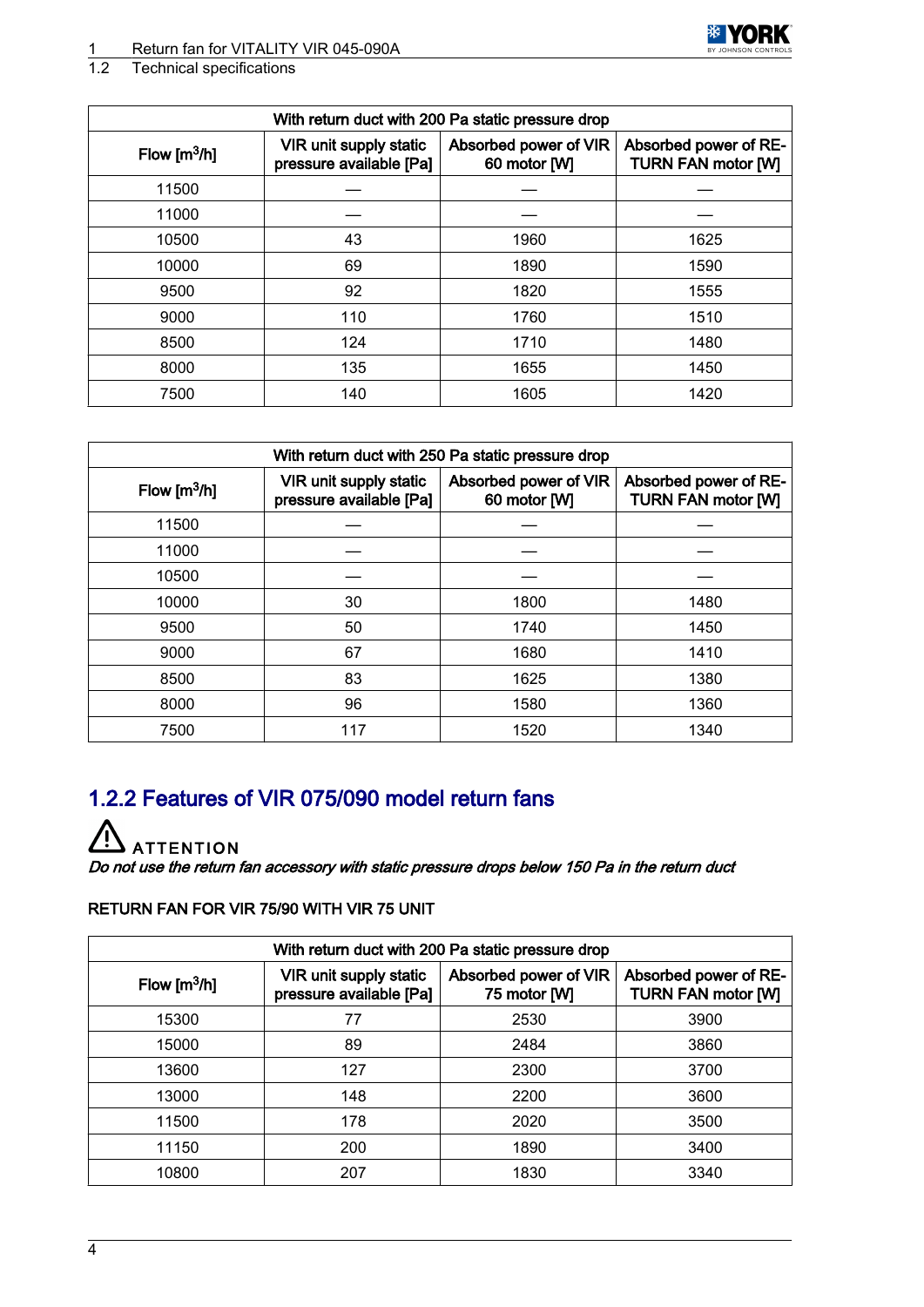

#### Technical specifications 1.2

| With return duct with 250 Pa static pressure drop |                                                   |                                       |                                                    |
|---------------------------------------------------|---------------------------------------------------|---------------------------------------|----------------------------------------------------|
| Flow $\lceil m^3/h \rceil$                        | VIR unit supply static<br>pressure available [Pa] | Absorbed power of VIR<br>75 motor [W] | Absorbed power of RE-<br><b>TURN FAN motor [W]</b> |
| 15300                                             | 32                                                | 2450                                  | 3820                                               |
| 15000                                             | 54                                                | 2370                                  | 3720                                               |
| 13600                                             | 102                                               | 2200                                  | 3540                                               |
| 13000                                             | 126                                               | 2000                                  | 3350                                               |
| 11500                                             | 161                                               | 1790                                  | 3230                                               |
| 11150                                             | 170                                               | 1710                                  | 3160                                               |
| 10800                                             | 199                                               | 1630                                  | 3130                                               |

| With return duct with 300 Pa static pressure drop |                                                   |                                       |                                                    |
|---------------------------------------------------|---------------------------------------------------|---------------------------------------|----------------------------------------------------|
| Flow $[m^3/h]$                                    | VIR unit supply static<br>pressure available [Pa] | Absorbed power of VIR<br>75 motor [W] | Absorbed power of RE-<br><b>TURN FAN motor [W]</b> |
| 15300                                             |                                                   |                                       |                                                    |
| 15000                                             |                                                   |                                       |                                                    |
| 13600                                             | 42                                                | 2050                                  | 3300                                               |
| 13000                                             | 58                                                | 1970                                  | 3090                                               |
| 11500                                             | 100                                               | 1730                                  | 2870                                               |
| 11150                                             | 118                                               | 1580                                  | 2800                                               |
| 10800                                             | 140                                               | 1440                                  | 2720                                               |

#### RETURN FAN FOR VIR 75/90 WITH VIR 90 UNIT

| With return duct with 200 Pa static pressure drop |                                                   |                                       |                                                    |
|---------------------------------------------------|---------------------------------------------------|---------------------------------------|----------------------------------------------------|
| Flow $\left[\frac{m^3}{h}\right]$                 | VIR unit supply static<br>pressure available [Pa] | Absorbed power of VIR<br>90 motor [W] | Absorbed power of RE-<br><b>TURN FAN motor [W]</b> |
| 17000                                             | 50                                                | 3895                                  | 4317                                               |
| 16600                                             | 75                                                | 3783                                  | 4185                                               |
| 15900                                             | 113                                               | 3570                                  | 4010                                               |
| 15300                                             | 146                                               | 3366                                  | 3855                                               |
| 14600                                             | 175                                               | 3142                                  | 3718                                               |
| 13700                                             | 212                                               | 2910                                  | 3605                                               |
| 13100                                             | 231                                               | 2770                                  | 3538                                               |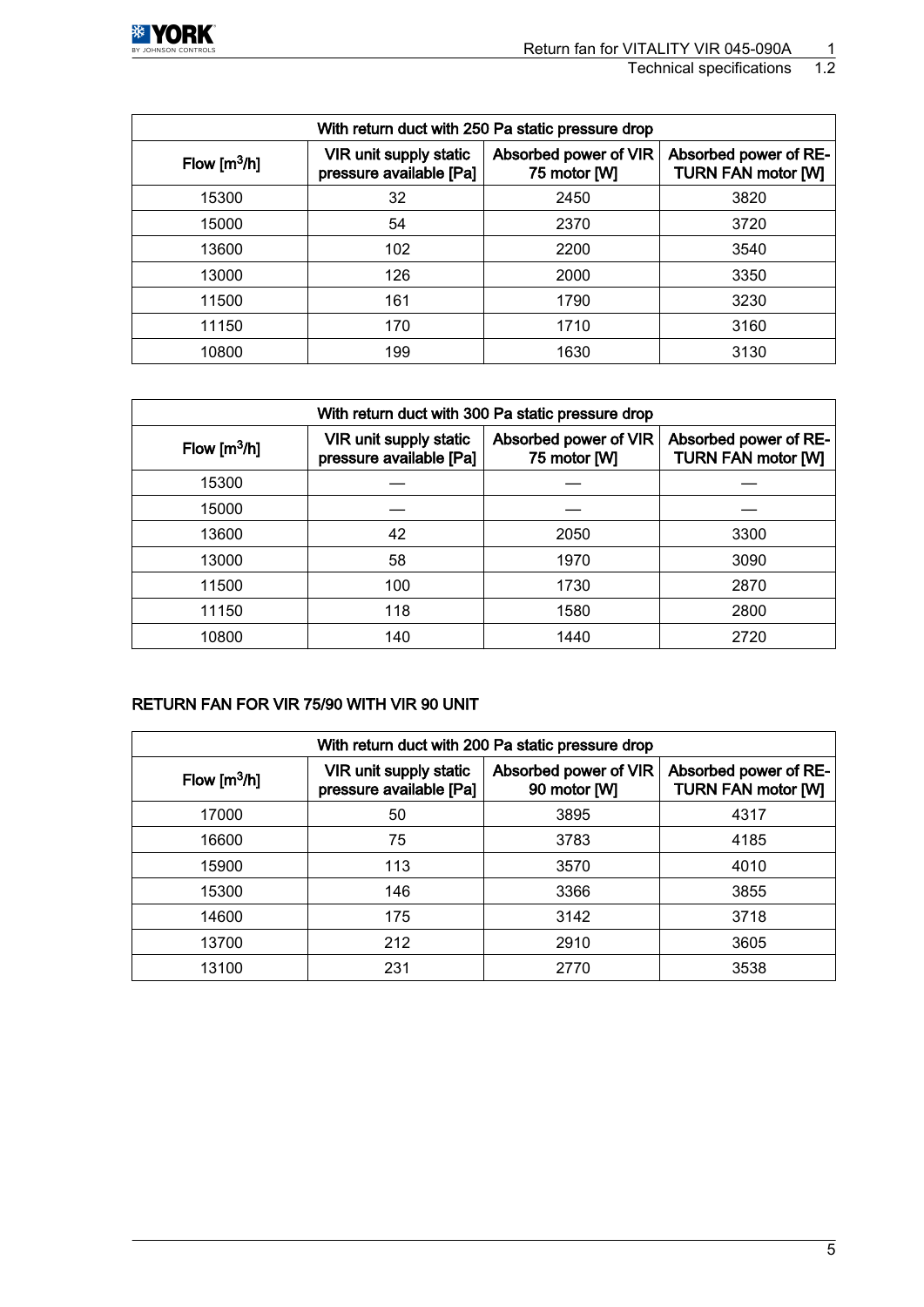#### 1 Return fan for VITALITY VIR 045-090A



#### 1.2 Technical specifications

| With return duct with 250 Pa static pressure drop |                                                   |                                       |                                                    |  |  |  |  |
|---------------------------------------------------|---------------------------------------------------|---------------------------------------|----------------------------------------------------|--|--|--|--|
| Flow $[m^3/h]$                                    | VIR unit supply static<br>pressure available [Pa] | Absorbed power of VIR<br>90 motor [W] | Absorbed power of RE-<br><b>TURN FAN motor [W]</b> |  |  |  |  |
| 17000                                             |                                                   |                                       |                                                    |  |  |  |  |
| 16600                                             | 48                                                | 3590                                  | 4040                                               |  |  |  |  |
| 15900                                             | 87                                                | 3350                                  | 3870                                               |  |  |  |  |
| 15300                                             | 113                                               | 3185                                  | 3735                                               |  |  |  |  |
| 14600                                             | 144                                               | 2970                                  | 3585                                               |  |  |  |  |
| 13700                                             | 172                                               | 2750                                  | 3420                                               |  |  |  |  |
| 13100                                             | 182                                               | 2590                                  | 3330                                               |  |  |  |  |

| With return duct with 300 Pa static pressure drop |                                                   |                                       |                                                    |  |  |  |  |  |
|---------------------------------------------------|---------------------------------------------------|---------------------------------------|----------------------------------------------------|--|--|--|--|--|
| Flow $[m^3/h]$                                    | VIR unit supply static<br>pressure available [Pa] | Absorbed power of VIR<br>90 motor [W] | Absorbed power of RE-<br><b>TURN FAN motor [W]</b> |  |  |  |  |  |
| 17000                                             |                                                   |                                       |                                                    |  |  |  |  |  |
| 16600                                             |                                                   |                                       |                                                    |  |  |  |  |  |
| 15900                                             |                                                   |                                       |                                                    |  |  |  |  |  |
| 15300                                             | 45                                                | 3025                                  | 3600                                               |  |  |  |  |  |
| 14600                                             | 88                                                | 2815                                  | 3433                                               |  |  |  |  |  |
| 13700                                             | 129                                               | 2600                                  | 3250                                               |  |  |  |  |  |
| 13100                                             | 148                                               | 2485                                  | 3133                                               |  |  |  |  |  |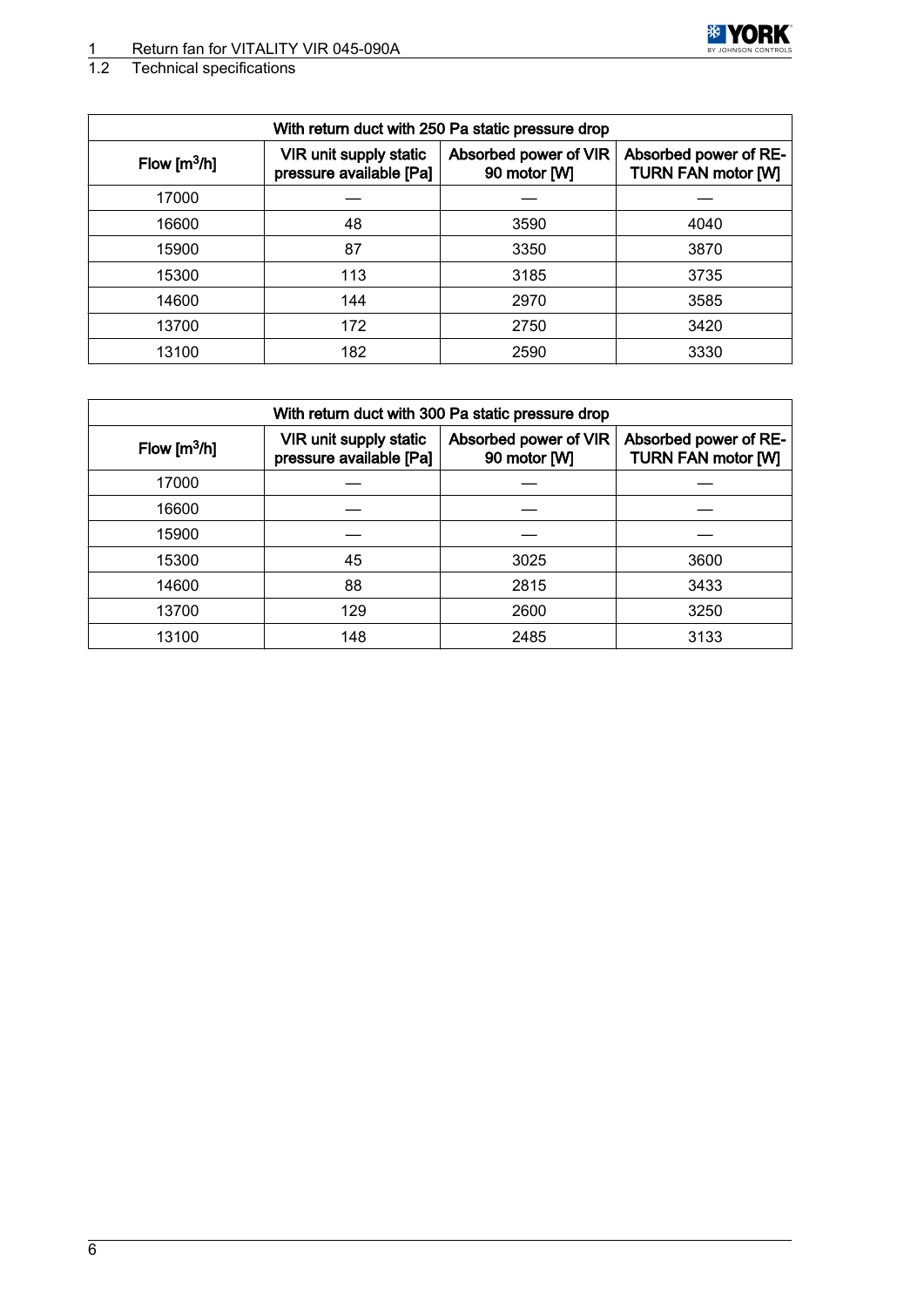<span id="page-8-0"></span>

### 1.3 Assembly



- 
- 2 Connection bolts (metric) b Economiser Unit
- 
- 4 Connection bolts (self-tapping) d Return air
- 1 Side panels a Return fan unit
	-
- 3 Economiser connection part c Air extraction (overpressure)
	-

| Model   |      |     | u    | ш    | -   | -   | G    |    |     |     |
|---------|------|-----|------|------|-----|-----|------|----|-----|-----|
| 045/060 | 1943 | 716 | 1349 | 1497 | 507 | 412 | 1502 | 74 | 134 | 812 |
| 075/090 | 2219 | 789 | 1349 | 747  | 507 | 412 | 1752 |    | 74  | 812 |

Install the return fan as indicated below:

- 1. Remove the two side panels.
- 2. Place opposite the economiser unit and attach from the inside using the screws supplied.

#### **ATTENTION** The extraction air damper is at the top

- 3. Fit the connection part to the top of both units and secure with screws.
- 4. Check the position of the damper on standby. The correct position is closed.

## 1.4 Installation

Disconnect the power supply to the unit using the switch Q1.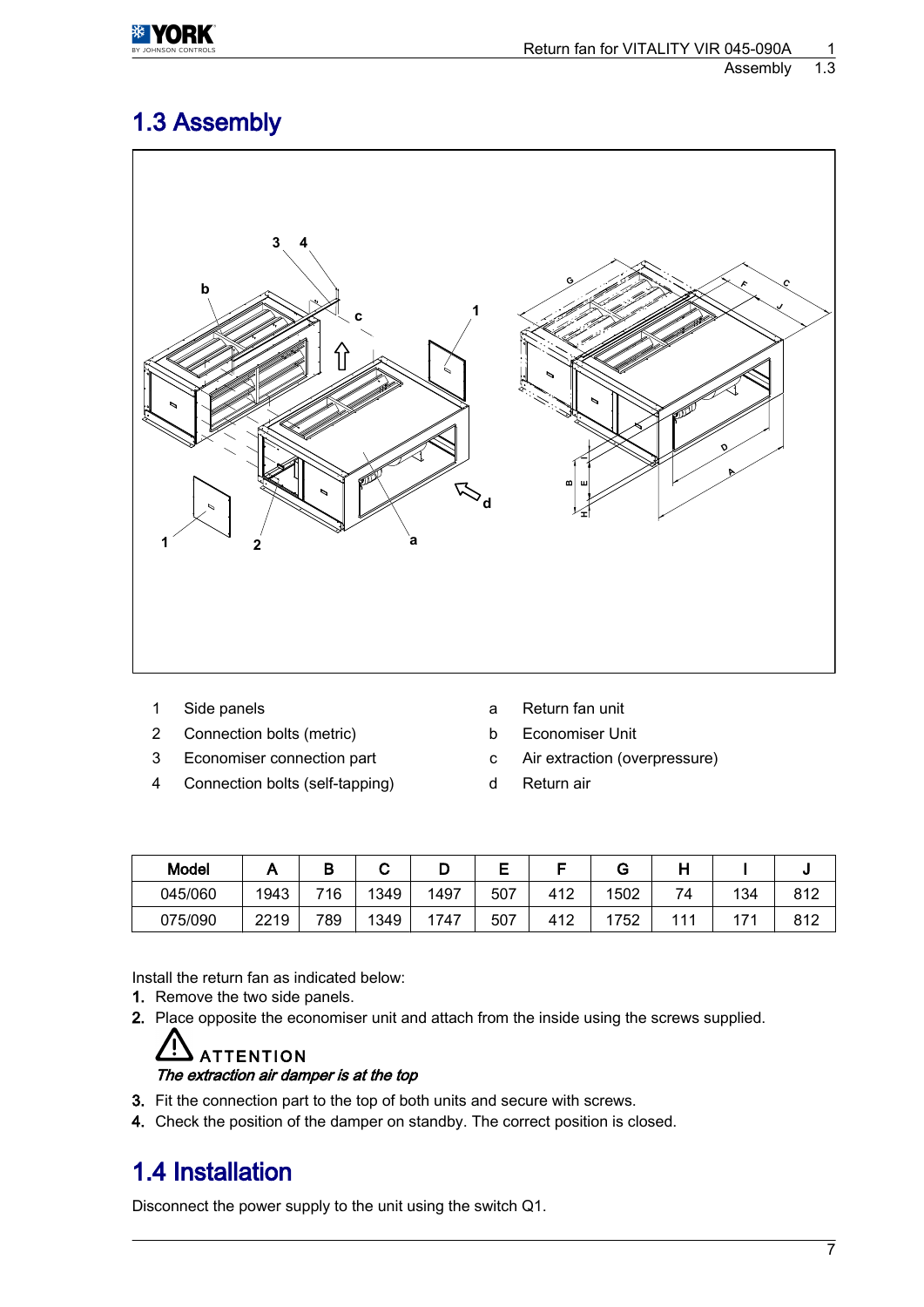#### 1.4 Installation

1. Replace the indoor fan motor trip switch F3 in the outdoor unit electrical box -1- with the thermal magnetic circuit breaker supplied (10A or 20A, depending on model).

2. Eliminate the auxiliary contact of motor trip switch F3, connecting the cable from terminal  $X2 - 11$  to terminal X2 – R. See label on the wiring diagram for the outdoor unit.

- A Outer view of the outdoor unit connection box
- B Inner view of the electrical connections

3. Check that the cross-section of the cable connecting the outdoor and indoor units is suitable. Consult the illustrative values given in the electric specifications table.

4. Fit the motor trip switch F3 to the return fan electrical box on the F11 side and connect the cables supplied, the indoor fan cable and the connection cable between contactor KM3 -2- (See [outdoor unit](#page-8-0) [connection box](#page-8-0), see on page  $\bar{z}$  and motor trip switch F3.

5. Connect the electrics for the two damper motors in parallel using the cable supplied.

- 1 Connection cable A
- Return fan connection box

Inner view of the elec‐ trical connections

2 VIR motor cable B

3

Return fan motor cable





6. Check the direction of rotation and consumption of the indoor and return fan motors.

7. Check the correct working order of the economiser and return fan dampers using the potentiometer P1 on the economiser control board.

# **ATTENTION**

The outer damper on the economiser and the extraction damper must rotate in the same direction

![](_page_9_Figure_19.jpeg)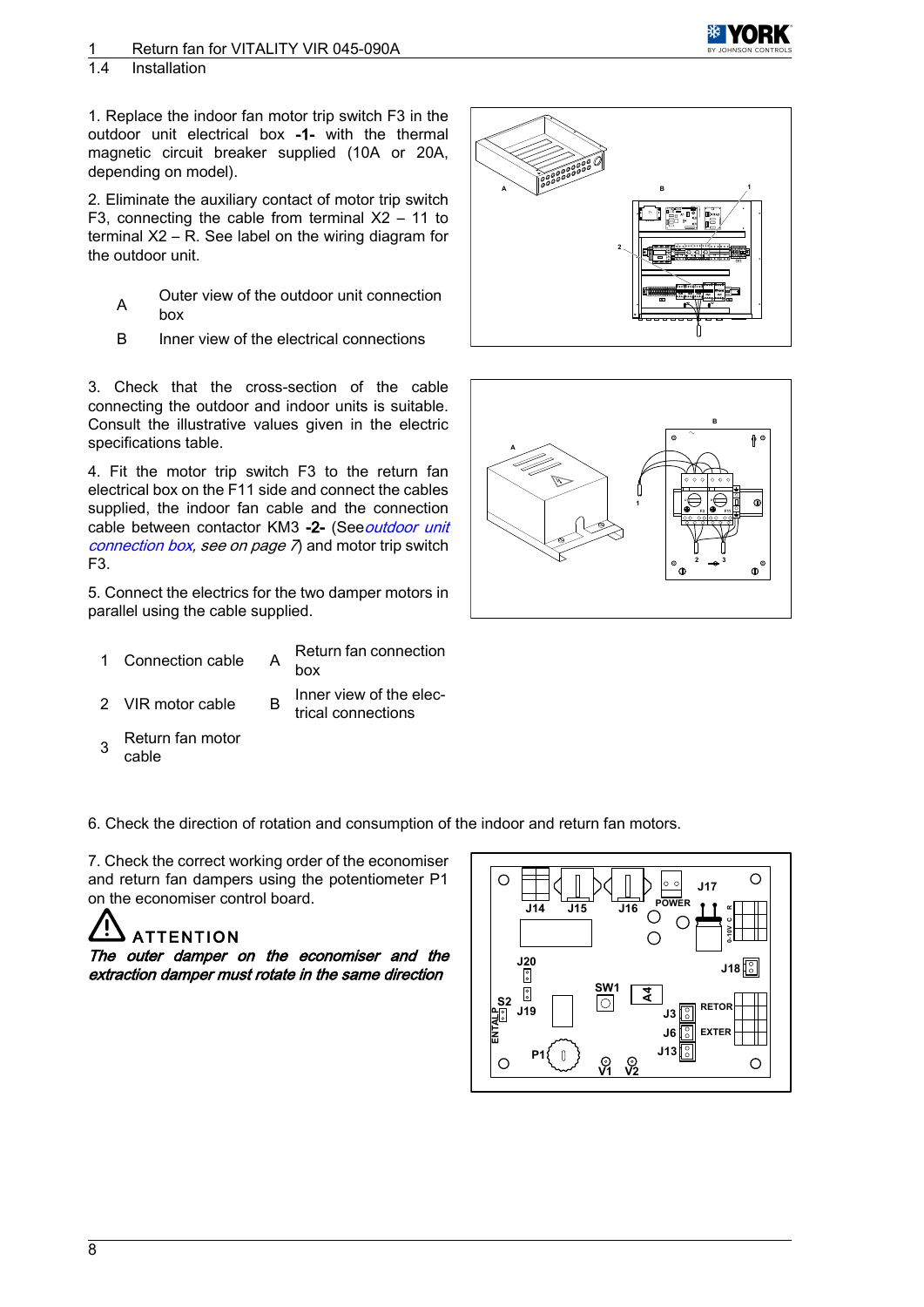<span id="page-10-0"></span>![](_page_10_Picture_0.jpeg)

## 1.5 Operations

This accessory extracts the overpressure air from the indoor installation when the outdoor air damper on the economiser is opened and maintains the air flow of the installation when the return duct has a high pressure drop.

# CAUTION

Loose connection terminals produce overheating of cables and terminals. The unit will work incorrectly and there is a risk of fire.

# 1.6 Electrical specifications table for motors

![](_page_10_Picture_7.jpeg)

**NOTE** The size of the power lines is illustrative and must be corrected based on site conditions, length between units and current regulations

Indoor units with return fan

| Model          |                            | Standard rating [kW] |            | Rated current [A] | Power cable cross- |                            |
|----------------|----------------------------|----------------------|------------|-------------------|--------------------|----------------------------|
|                | Power supply [V / ph (Hz)] | <b>VIR</b>           | Return Fan | VIR               | <b>Return Fan</b>  | section [mm <sup>2</sup> ] |
| <b>VIR 45A</b> | 400/3 (50)                 | 1,5                  | 1,5        | 3,1               | 3,5                | $4 \times 1.5$             |
| <b>VIR 60A</b> | 400/3 (50)                 | 2,2                  | 1,5        | 4.6               | 3,5                | $4 \times 2.5$             |
| <b>VIR 75A</b> | 400/3 (50)                 |                      | 2,2        | 4.7               | 5.1                | $4 \times 2.5$             |
| <b>VIR 90A</b> | 400/3 (50)                 |                      | 2.2        |                   | 5,1                | $4 \times 4$               |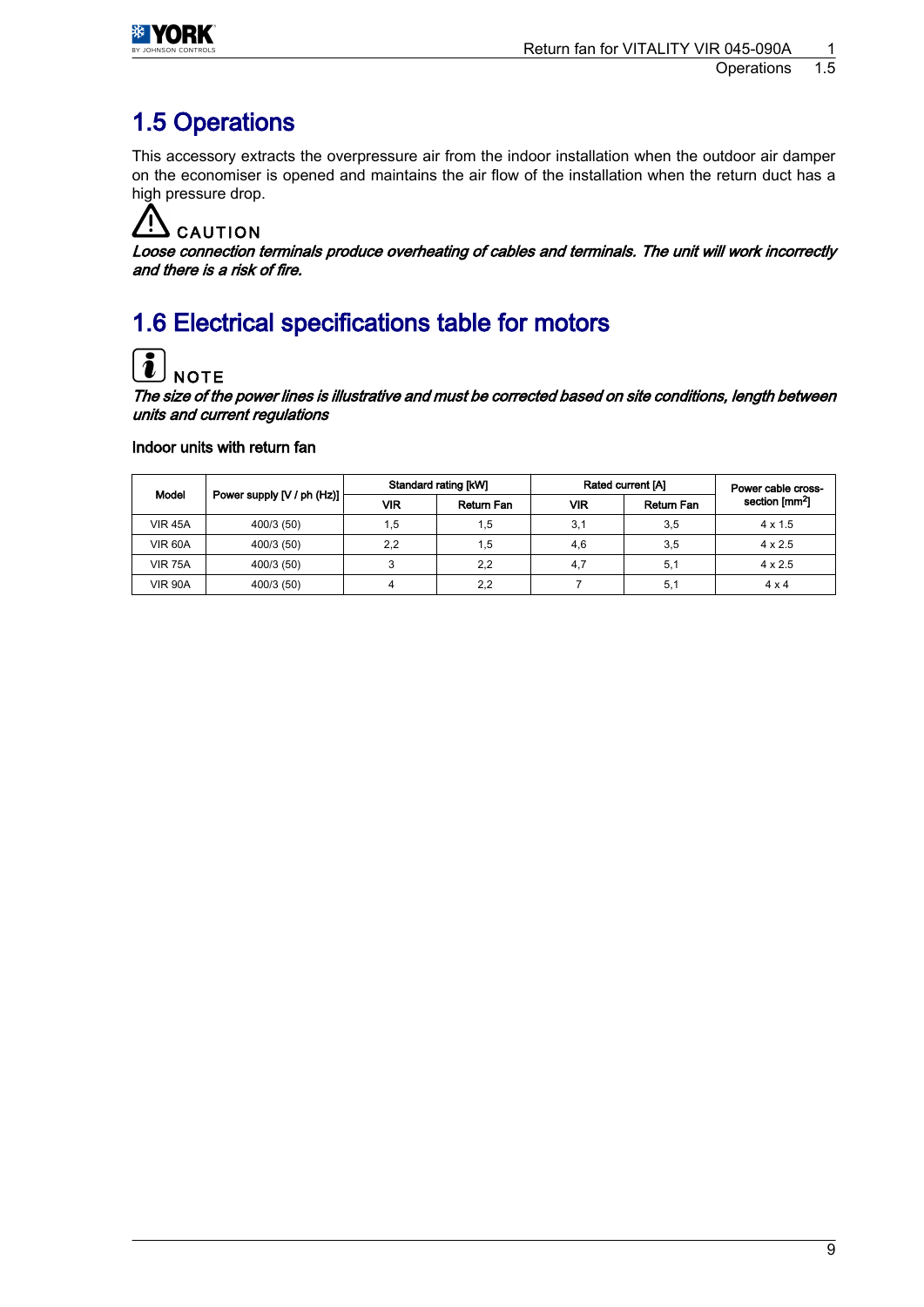<span id="page-11-0"></span>Wiring diagram

# 1.7 Wiring diagram

![](_page_11_Figure_4.jpeg)

**I-2632-1a VCH-45, 60, 75, 90A 400.3.50**

| <b>Model</b>        | Q <sub>2</sub> | Е             | F1 [A] | <b>F2[A]</b> | F3 [A] | <b>F4 [A]</b><br>REG. | <b>F5 [A]</b><br>REG. | <b>F31 [A]</b><br>REG. | F11[A]<br>REG. |
|---------------------|----------------|---------------|--------|--------------|--------|-----------------------|-----------------------|------------------------|----------------|
| VCH <sub>45</sub> A | 50             | $5 \times 10$ | 16     | 16           | 10     | 4,2                   | 4,2                   | 3,6                    | 3,5            |
| VCH 60A             | 63             | 5x16          | 25     | 25           | 10     | 5,1                   | 5,1                   | 5,1                    | 3,5            |
| VCH <sub>75</sub> A | 80             | $5 \times 25$ | 32     | 32           | 20     | 9,4                   | 9,4                   | 6                      | 5,1            |
| VCH 90A             | 100            | $5 \times 35$ | 32     | 32           | 20     | 9,4                   | 9,4                   | 8,7                    | 5,1            |

| Α | On-site installation. These components are not sup-<br>plied by the manufacturer | M1             | Compressor 1  |
|---|----------------------------------------------------------------------------------|----------------|---------------|
| B | Phase control (FC)                                                               | M <sub>2</sub> | Compressor 2  |
| C | Crankcase heater 1                                                               | M3             | Indoor fan    |
| D | Crankcase heater 2                                                               | M4             | Outdoor fan 1 |
| Е | Cross-section $B$ mm <sup>2</sup> Cu                                             | M <sub>5</sub> | Outdoor fan 2 |
|   |                                                                                  | M11            | Return fan    |

(\*) If the unit has power and the green LED V2 on board A1 is off, check that the sequence of phases  $11 \cdot 12 \cdot 13$  is correct phases L1, L2, L3 is correct